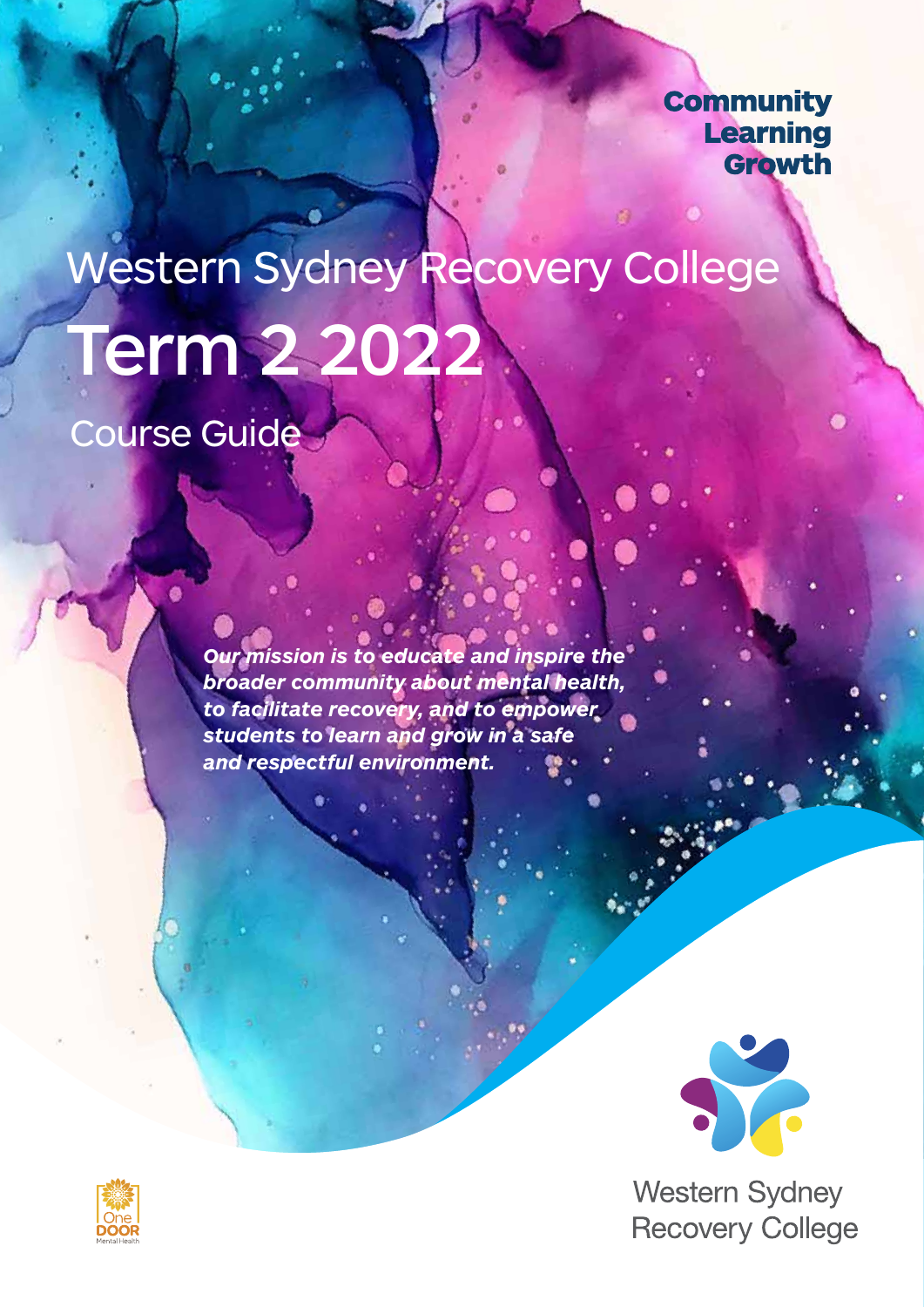## About Western Sydney Recovery College

Western Sydney Recovery College is an innovative approach to inclusive education and recovery within the community and mental health sector. It is a collaborative, community driven model of adult education that supports people in their mental health recovery journey.

The co-production model followed by recovery colleges promotes shared understanding, breaks down barriers, reduces stigma, and increases understanding and support in the community.

Western Sydney Recovery College is an adult education service run by the not-for-profit organisation One Door Mental Health and made possible by funding from the Western Sydney Primary Health Network. We deliver high-quality workshops **FREE** to the Western Sydney community.

#### Build Your Mental Health Advocacy Skills

This term, the Skills for Life stream features an advocacy journey. Learn about what self-advocacy is, practice self-advocacy skills, learn about how you can become a peer advocate and develop presentation skills to take your mental health advocacy to the next level.

So what is self-advocacy? It is a concept that is difficult to sum up in a few words, but a simple definition is that it is about being able to speak up for yourself and what you need, and developing skills to support this action. In a mental health setting, this can be a very important skill to have and feel confident about. The two selfadvocacy workshops allow you to build an in-depth understanding of what the concept means and how you can practise it in your day-to-day life.

After learning about advocating for yourself as an individual, you might also be interested in learning about how you can become more active in your community and become a peer advocate.

The final step in this advocacy journey is **Presentation Skills Training**. If you are a consumer or carer and your next step in advocating for yourself and your community is talking in public or making presentations to committees or organisations, this course will help you develop skills to do this.

#### Wellbeing Workshops in Arabic

Workshops delivered in Arabic by two bilingual educators return this term. If Arabic is your first language, these workshops give you an opportunity to learn more about mental health and wellbeing in your own language.

Learn about **Self-Care** activities that you can use in your day-to-day life and **Effective Communication Skills** so that you can understand about the difference between passive and aggressive communications and assertiveness.



#### Frequently Asked Questions

**Who can attend?** People with lived experience of Western Sydney Local Health District area.

Students must be 18 years of age or older to attend.

**Where are workshops held?**

- Auburn Blacktown
- Parramatta Online using Zoom

**How many students will there be?** This will depend Online and face-to-face workshops have a maximum of between 8 and 12 students and recognised programs may have up to 20 students.

**How much does it cost?** All workshops including recognised programs are free of charge.

**I haven't used Zoom before, how does it work?**  WSRC staff are happy to do an orientation with you to ensure you're comfortable.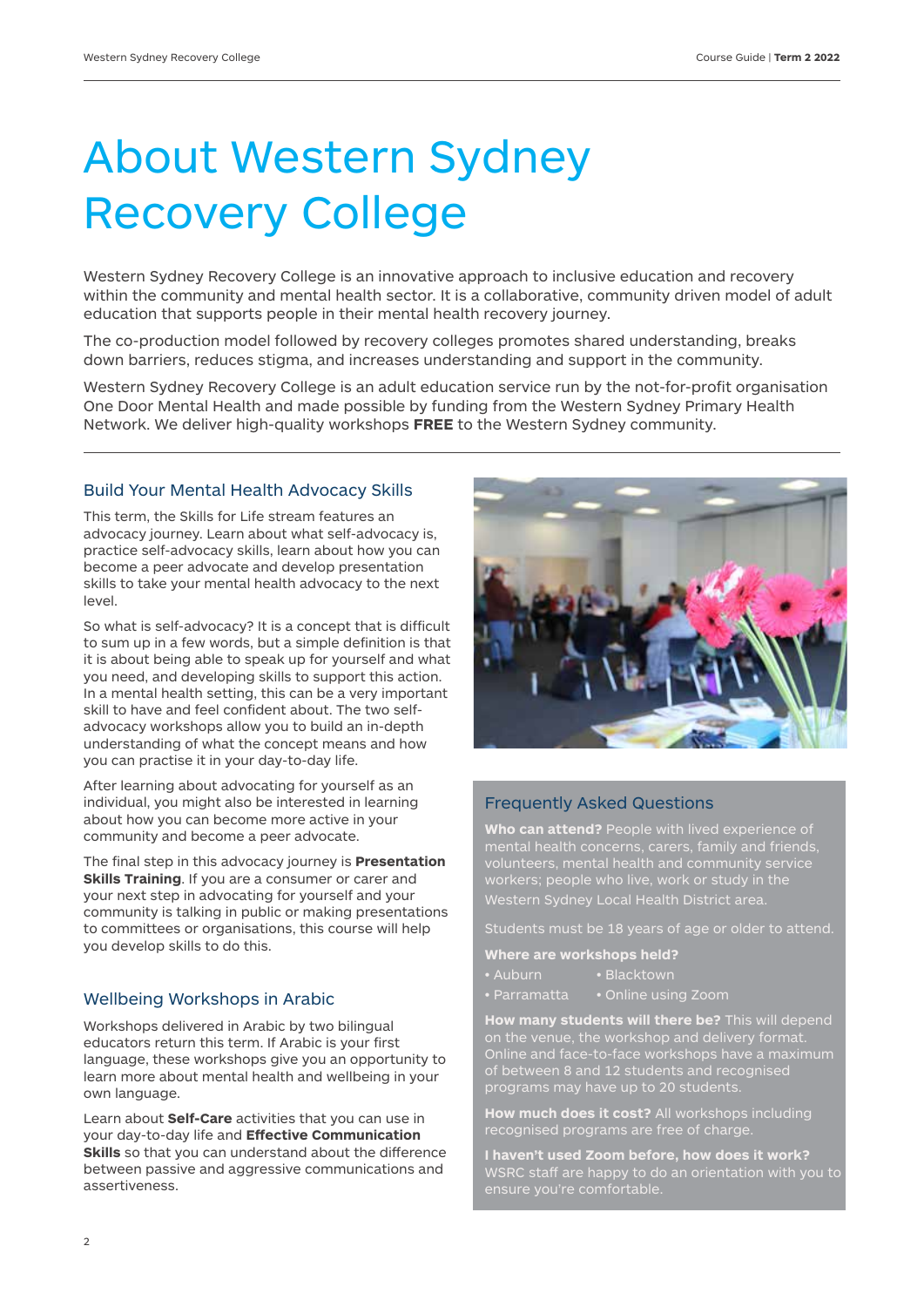## What is Mental Health?

This stream will provide students with information about recovery, mental health conditions, and the mental health system in the Western Sydney area and across Australia.

#### Navigating the Mental Health System

This workshop will assist students in navigating the mental health system in Western Sydney. It covers what services are available, how to access them and the terminology used by mental health workers.

#### Understanding Anxiety

This workshop builds understanding of anxiety and how it impacts on individuals, their carers and families. The program also explores recovery, self-management strategies and other techniques that provide practical assistance to those living with anxiety.

#### Understanding Trauma

This course will provide an understanding of how trauma can be triggered during stressful events. Dr Bruce Perry's 'Three R's: Regulate, Relate and Reason' provides a framework for service users and service providers that uses calm connection as a means to improve the experience of service access and a foundation for effective collaborative problem solving.

#### What is Recovery?

This workshop will explore the concept and context of recovery with a particular focus on the personal process and what this means for people with lived experience, families, services and communities. The workshop will cover lived experience and recovery relating to mental health conditions, the evidence of recovery, and the characteristics of services and approaches that support recovery.

## Health and Wellbeing

This stream focuses on information as well as practical tools and techniques to improve your overall health and wellbeing, which can have a positive impact on your mental health recovery.

#### Creativity for Wellbeing

In this four part workshop series, students will explore how creative processes can support mindfulness practice and promote wellbeing throughout recovery. Interactive discussions and take-home exercises will challenge what 'being creative' means and build students' confidence to explore their own creative potential.

#### Physical & Mental Health

This workshop builds understanding about the relationship between physical and mental health. Learn how improving physical health can have a positive impact on your mental health. This will include practical advice about the benefits of exercise and good nutrition to support you to make healthy lifestyle changes.

#### Self-Care (Arabic)

This workshop will promote using self-care techniques as part of mental health recovery. Students will learn practical skills to engage in selfcare activities, to develop a daily self-care routine, and to role model self-care to others.

This workshop will be conducted in Arabic by Bilingual Educators.

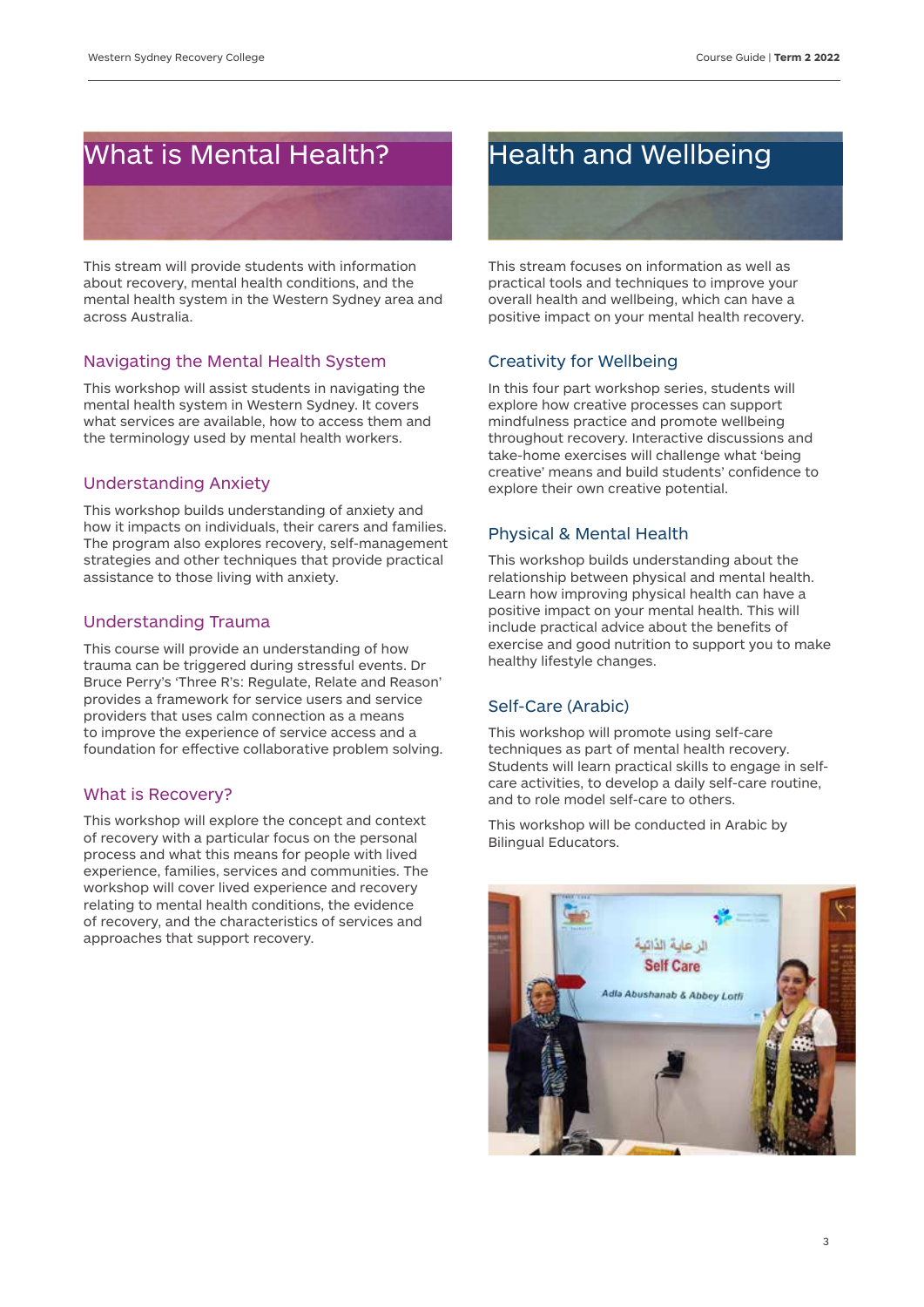## Skills for Life

This stream aims to help students build skills intended to assist in their everyday lives and in times of stress. There is also a focus on encouraging students to become contributing members of their community.

#### Effective Communication Skills (Arabic)

This workshop builds understanding of assertiveness and why it matters to be able to speak up clearly about what you need and what is important to you. Assertiveness and being able to communicate effectively are empowering skills which can assist with mental health recovery.

This workshop will be conducted in Arabic by Bilingual Educators in Auburn this term.

#### Introduction to Self-Advocacy

At the completion of this workshop students will understand what self-advocacy is and why it is important in their lives. Students will have an increased awareness of the many aspects of communication involved in self-advocacy, and will have explored their strengths in self-advocacy.

#### Self-Advocacy Skills

This workshop will build on and extend students' learning from Introduction to Self Advocacy. Topics covered include the self-advocacy cycle, pathways thinking and self-advocacy strategies, communication and self-care for advocacy. This practical workshop uses a range of activities to develop self-advocacy skills in a supportive environment.

#### Being a Peer Advocate

Organisations want people with lived experience of mental health issues, families and carers to work together to improve services. This course provides information about what is involved, and the rights and responsibilities of being on a committee or advisory panel. The student will learn how to constructively participate and become an active member of the consultation process.

#### Presentation Skills Training

Would you like to learn how to talk to groups about mental health? This might be a formal or informal presentation to a carers group, a committee, a student group or in an organisation. This workshop series will give students the skills to speak in front of a group of people and write short presentations.



Certification may be obtained and CPD points claimed for attendance at these recognised programs.

#### Mental Health First Aid

These specialist two day programs are accredited by Mental Health First Aid Australia. On completion of each two day program students may complete an online testing component in order to obtain accreditation.

#### Older Person Mental Health First Aid

This is a specialist two day program that provides students with the knowledge and skills to assist people experiencing a mental health crisis. The aim of this program is to train the community to respond appropriately as early as possible to older people developing mental health problems, rather than wait for a mental health crisis before taking action.

#### Supporting Strong Social & Emotional Wellbeing & Mental Health (previously titled Working Together)

This cultural competence workshop will provide understanding, knowledge and skills to assist workers in community and support services to commence the journey to work with Aboriginal and Torres Strait Islander people.

The aim of the workshop is to provide cultural competence to workers to deliver mental health services within a social and emotional wellbeing framework and accommodate the social and historical determinants of Aboriginal and Torres Strait Islander people.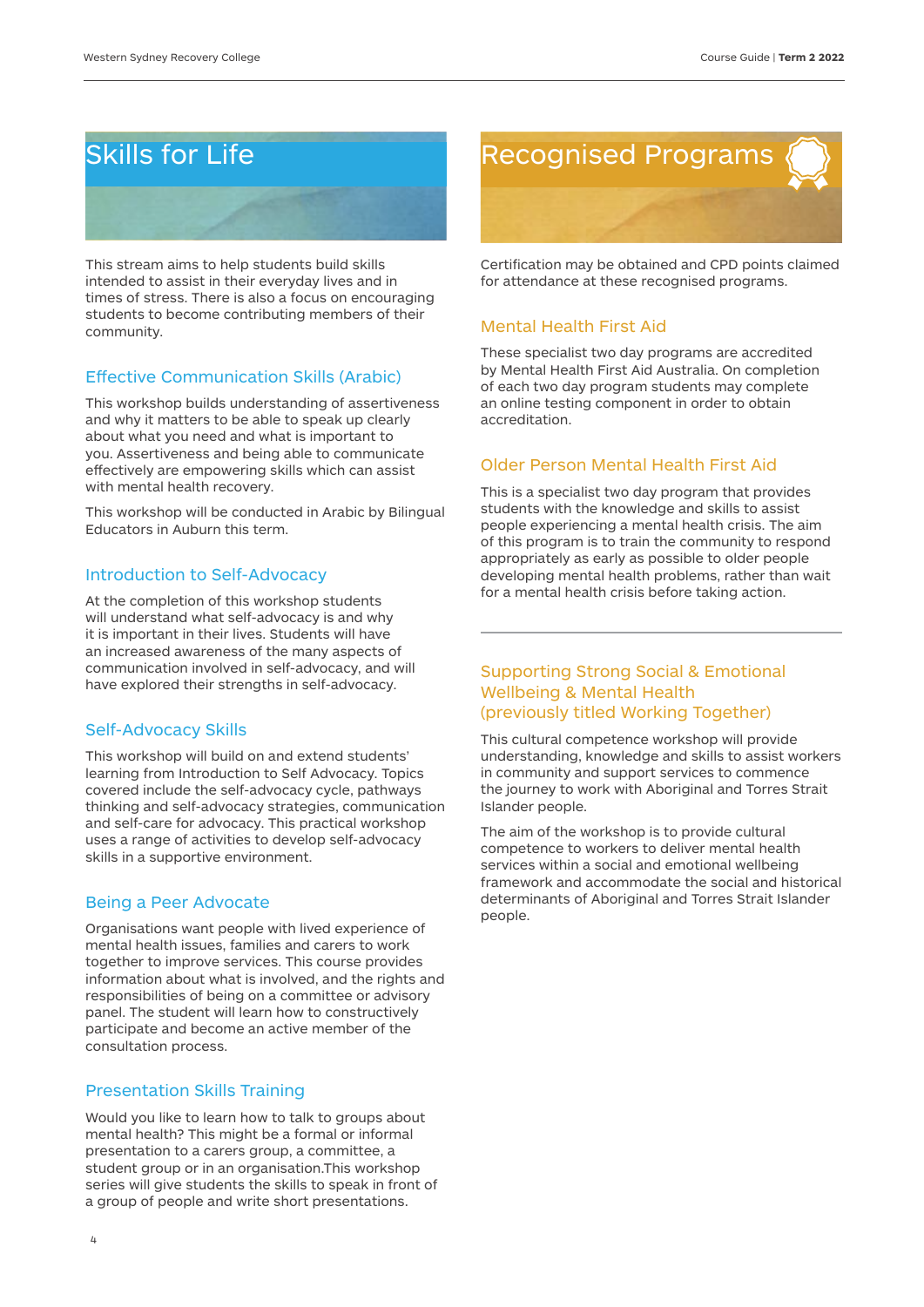## Term 2 2022 Calendar

## April 2022

| <b>SUN</b> | <b>MONDAY</b>                   | <b>TUESDAY</b> | <b>WEDNESDAY</b>                                                | <b>THURSDAY</b>                                                | <b>FRIDAY</b>                                                | <b>SAT</b> |
|------------|---------------------------------|----------------|-----------------------------------------------------------------|----------------------------------------------------------------|--------------------------------------------------------------|------------|
| 17 Apr     | 18                              | 19             | 20                                                              | 21                                                             | 22                                                           | 23         |
|            | Easter Monday<br>Public Holiday |                | Nth Parramatta:<br>Introduction to<br>Self-Advocacy<br>10am-4pm | Auburn: Older<br><b>Person MHFA</b><br>Day $1/2$<br>9am-4.30pm | Auburn: Older<br><b>Person MHFA</b><br>Day 2/2<br>9am-4.30pm |            |
| 24         | 25                              | 26             | 27                                                              | 28                                                             | 29                                                           | 30         |

## May 2022

| <b>SUN</b> | <b>MONDAY</b>  | <b>TUESDAY</b>                                                     | <b>WEDNESDAY</b>                                              | <b>THURSDAY</b>                                               | <b>FRIDAY</b>                                        | <b>SAT</b>     |
|------------|----------------|--------------------------------------------------------------------|---------------------------------------------------------------|---------------------------------------------------------------|------------------------------------------------------|----------------|
| 1 May      | $\overline{2}$ | 3                                                                  | 4                                                             | 5                                                             | 6                                                    | $\overline{7}$ |
|            |                |                                                                    | Nth Parramatta:<br>Self-Advocacy<br><b>Skills</b><br>10am-4pm | Parramatta:<br>Navigating the<br><b>MH System</b><br>10am-2pm | Parramatta:<br>What is<br>Recovery?<br>9.30am-4.30pm |                |
| 8          | 9              | 10                                                                 | 11                                                            | 12                                                            | 13                                                   | 14             |
|            |                | Nth Parramatta:<br>Creativity for<br>Wellbeing 1/4<br>10am-12:30pm |                                                               |                                                               |                                                      |                |
| 15         | 16             | 17                                                                 | 18                                                            | 19                                                            | 20                                                   | 21             |
|            |                | Nth Parramatta:<br>Creativity for<br>Wellbeing 2/4<br>10am-12:30pm | Parramatta:<br>Becoming a<br>Peer Advocate<br>10am-2pm        |                                                               |                                                      |                |
| 22         | 23             | 24                                                                 | 25                                                            | 26                                                            | 27                                                   | 28             |
|            |                | Nth Parramatta:<br>Creativity for<br>Wellbeing 3/4<br>10am-12:30pm | Online (Zoom):<br>Understanding<br>Trauma<br>10-12 & 1-3pm    | Auburn:<br>Self-Care<br>(Arabic)<br>10am-2pm                  |                                                      |                |
| 29         | 30             | 31                                                                 |                                                               |                                                               |                                                      |                |
|            |                | Nth Parramatta:<br>Creativity for<br>Wellbeing 4/4<br>10am-12:30pm |                                                               |                                                               |                                                      |                |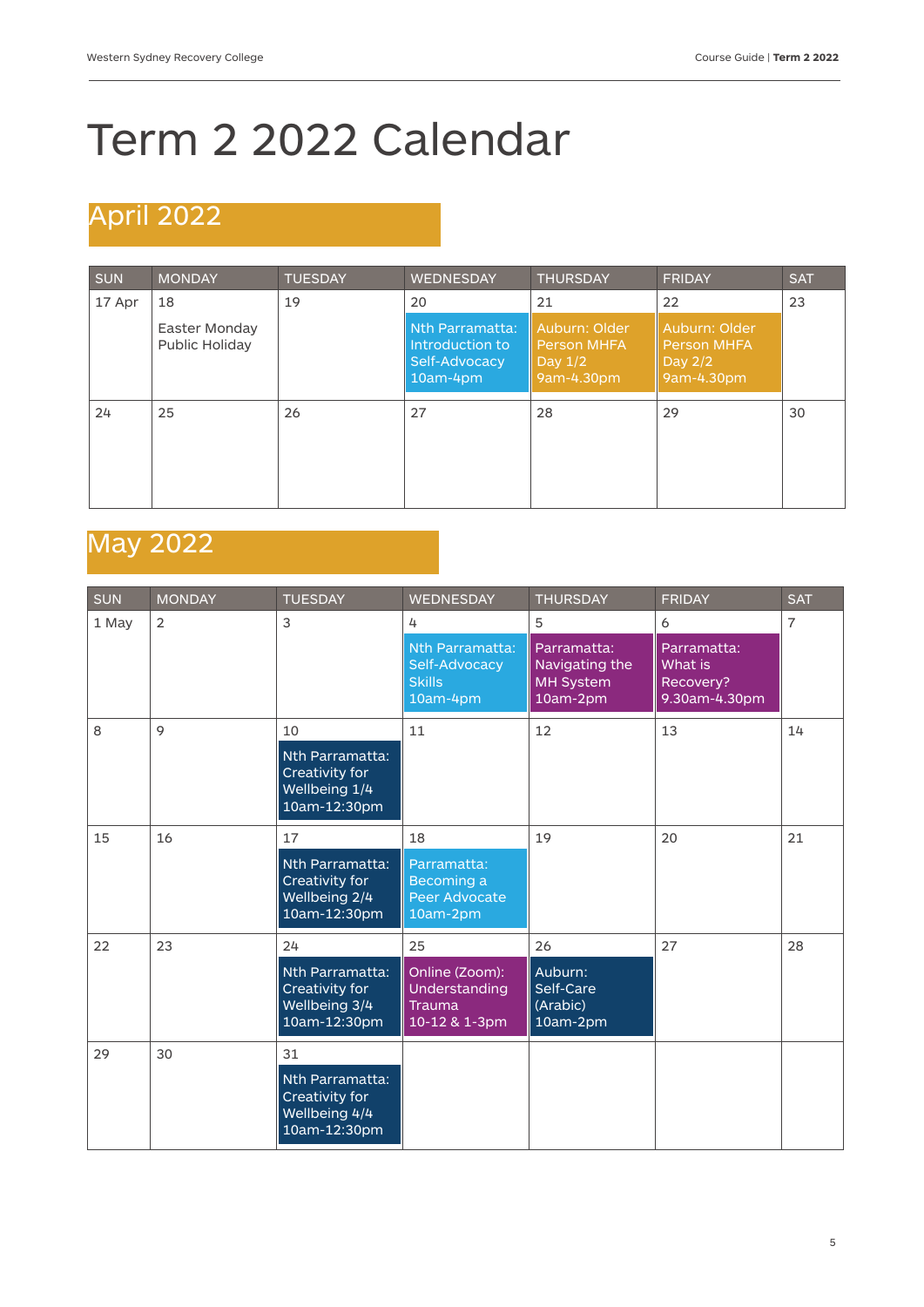### June 2022

| <b>SUN</b> | <b>MONDAY</b>                      | <b>TUESDAY</b>                                                       | <b>WEDNESDAY</b>                                               | <b>THURSDAY</b>                                                                                | <b>FRIDAY</b>                                                       | <b>SAT</b> |
|------------|------------------------------------|----------------------------------------------------------------------|----------------------------------------------------------------|------------------------------------------------------------------------------------------------|---------------------------------------------------------------------|------------|
|            |                                    |                                                                      | $\mathbf{1}$                                                   | 2                                                                                              | 3                                                                   | 4          |
| 5          | 6                                  | $\overline{7}$                                                       | 8                                                              | 9                                                                                              | 10                                                                  | 11         |
|            |                                    | Nth Parramatta:<br>Presentation<br>Skills Training 1/3<br>10am-2pm   | Online:<br>Physical &<br><b>Mental Health</b><br>10-12 & 1-3pm | Nth Parramatta:<br>Presentation<br>Skills Training 1/3<br>10am-2pm                             |                                                                     |            |
| 12         | 13                                 | 14                                                                   | 15                                                             | 16                                                                                             | 17                                                                  | 18         |
|            | Queen's Birthday<br>Public Holiday | Nth Parramatta:<br>Presentation<br>Skills Training 2/3<br>10am-2pm   |                                                                | <b>Online: Strong</b><br>SEWB Day 1/2<br>9.30-11.30am &<br>$1-3pm$                             | <b>Online: Strong</b><br>SEWB Day 2/2<br>9.30-11.30am &<br>$1-3$ pm |            |
|            |                                    |                                                                      |                                                                | Nth Parramatta:<br>Presentation<br><b>Skills Training 2/3</b><br>$10am-2pm$                    |                                                                     |            |
| 19         | 20                                 | 21                                                                   | 22                                                             | 23                                                                                             | 24                                                                  | 25         |
|            |                                    | Nth Parramatta:<br>Presentation<br>Skills Training 3/3<br>$10am-2pm$ | Parramatta:<br>Understanding<br>Anxiety<br>10am-2pm            | Nth Parramatta:<br>Presentation<br>Skills Training 3/3<br>10am-2pm<br><b>Auburn: Effective</b> |                                                                     |            |
|            |                                    |                                                                      |                                                                | Communication<br><b>Skills (Arabic)</b><br>10am-2pm                                            |                                                                     |            |
| 26         | 27                                 | 28                                                                   | 29                                                             | 30                                                                                             |                                                                     |            |

#### **Key** What is Mental Health?

Health and Wellbeing

Skills for Life

Recognised Programs

The Student Voice

#### How to Enrol

- If you are a current or previous student there is no need to complete another enrolment form. Simply call or email us to indicate the workshop(s) you wish to attend.
- Online: Locate the workshop you wish to apply for on www. wsydrecoverycollege.org.au and complete the enrolment form.
- Email: wsydrecoverycollege@onedoor.org.au.
- Phone: 02 9199 6195 Please note this is our new number.

Students will receive an acknowledgement of enrolment, followed by a confirmation of enrolment closer to the course dates and SMS reminders if requested.

Please note some courses are popular and may become booked out. In this case your details will go on a waiting list and you will be notified if a place becomes available.

#### The Student Voice

The Student Voice is an advisory group made up of past, current, and future students of the college. This group will meet periodically to provide additional feedback and to help inform the future direction of the college.

Our aim is to hold at least one Student Voice Virtual Cafe during the term. Please check our website for up to date details.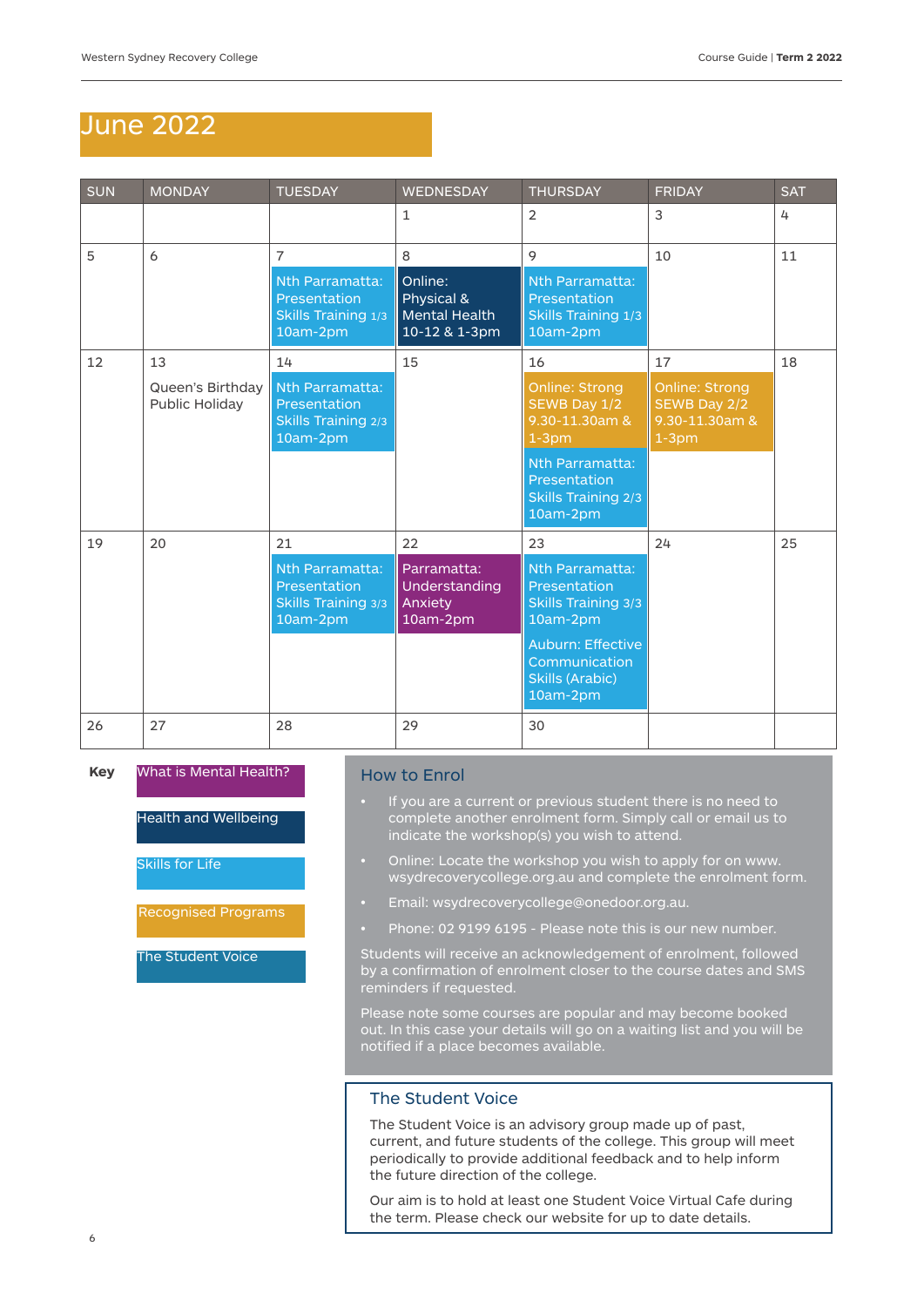### Venues

#### **Parramatta**

Holiday Inn 18-40 Anderson Street Parramatta 2150

One Door Mental Health 27 Fennell Street\* North Parramatta 2151

\*Please note there is a short flight of stairs to access this venue.

## COVID-Safety

We ask that all students who attend workshops in person follow COVID-Safe procedures as advised by WSRC and the venue at the time of the workshop.

Please do not attend the workshop if you develop cold or flu-like symptoms, if you have been in contact with a known COVID-19 case and have been advised to isolate or if you have had a COVID-19 test and are required to isolate. If you have symptoms or have been identified as a close contact of a COVID-19 case, please get tested.

Note WSRC may need to ask Covid screening questions prior to your attendance.

Please take note of current rules regarding wearing face masks. The recommendation from NSW Health and One Door is to continue using face masks when physical distancing is not possible, and/or when there is poor ventilation indoors.

We will provide updated information when you receive a confirmation about the workshop you are enrolled in.

We will continue to provide wherever possible:

- Hand sanitiser
- Disinfectant wipes
- Disposable face masks

If you have any questions or concerns about COVID-Safety at any of the workshops and venues, please contact us for further information.

## Online Workshops

Workshops will be offered online as well as face-to-face. Many students gave feedback about a preference for one or the other, so we will continue to offer the choice.

If you have not attended an online workshop on Zoom with WSRC yet and have questions, please read our FAQs on the website here: https://wsydrecoverycollege.org.au/faqs/ or we would be happy to help answer your questions by phone or email.

*While the Australian Government helped to fund this document, it has not reviewed the content and is not responsible for any injury, loss or damage however arising from the use or reliance on the information provided herein.*

#### **Auburn**

Professional Teachers' Council 67 St Hilliers Road Auburn 2144

Information in this course guide is correct at the time of printing.

Please note venues and dates of courses may change from time to time and additional courses may be added to the schedule during the term.

Visit our website for details about venues and the most up to date information:

www.wsydrecoverycollege.org.au



#### Do not enter if:



You have any flu like symptoms (cough, shortness of breath or sore throat)



someone who may have Covid-19



You have visited a Covid-19 hotspot in the last 2 weeks



Scan the QR Code (or ask a staff member for assistance) or fill in your details on the sign-in sheet

Please speak to staff if you have any concerns.